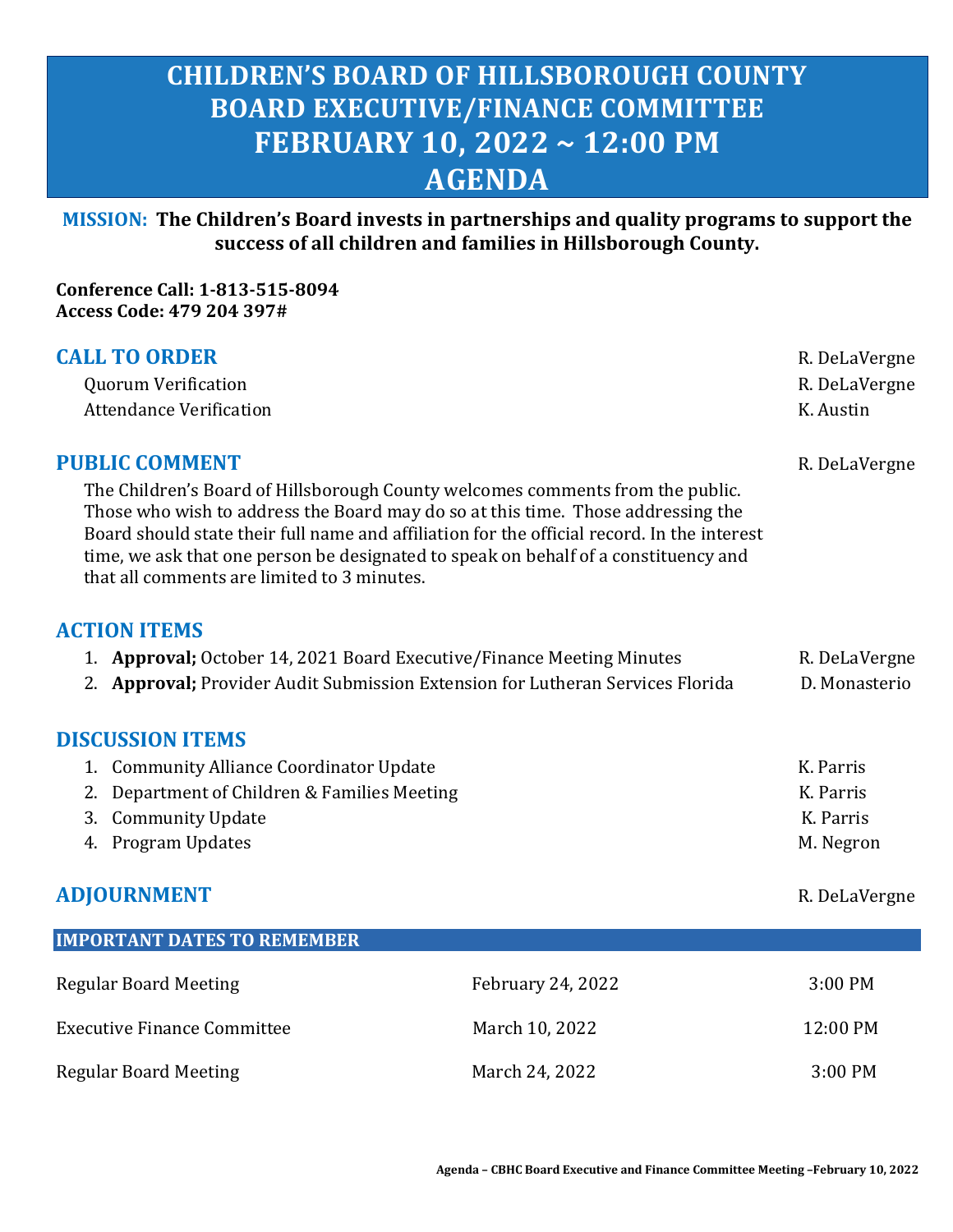# <span id="page-1-0"></span>**CHILDREN'S BOARD OF HILLSBOROUGH COUNTY BOARD EXECUTIVE/FINANCE COMMITTEE MEETING MINUTES October 14, 2021 – 12:00 PM**

| <b>Subject</b>                                                                                                                                    | <b>Executive/Finance Committee</b><br>Meeting                                                | <b>Date</b>                                         | October 14, 2021                                                            |
|---------------------------------------------------------------------------------------------------------------------------------------------------|----------------------------------------------------------------------------------------------|-----------------------------------------------------|-----------------------------------------------------------------------------|
| <b>Facilitator</b>                                                                                                                                | Andy Mayts, Chair                                                                            | <b>Time</b>                                         | 12:00 PM                                                                    |
|                                                                                                                                                   |                                                                                              | <b>Actual Time</b>                                  | 12:01 PM - 12::24 PM                                                        |
| Children's Board, Colleen Bevis<br>Board Room<br><b>Location</b><br>Conference Call: 1-813-515-8094<br>Access Code: 479 204 397#                  |                                                                                              | <b>Call to Order</b>                                | The meeting was called to<br>order at 12:01 PM                              |
| Andy Mayts, Chair<br><b>Board/Committee</b><br>Robin DeLaVergne, Vice-Chair-absent<br><b>Members PRESENT</b><br>Frank Prado, Secretary, Treasurer |                                                                                              |                                                     |                                                                             |
| <b>Other Attendees</b>                                                                                                                            | Kelley Parris, E.D.<br>Kristina Austin, Recorder<br>David Adams, Board Attorney via<br>phone | Paula Scott, CBHC Staff<br>Maria Negron, CBHC Staff | Trish James, CBHC Staff<br>Jamie Robe, CBHC Staff<br>Jan Houser, CBHC Staff |

| <b>SUMMARY</b> |                                                                               |                                                                                                                                                                                                                                                                                                                    |  |  |
|----------------|-------------------------------------------------------------------------------|--------------------------------------------------------------------------------------------------------------------------------------------------------------------------------------------------------------------------------------------------------------------------------------------------------------------|--|--|
| No.            | <b>Topic</b>                                                                  | <b>Highlights</b>                                                                                                                                                                                                                                                                                                  |  |  |
| L.             | <b>CALL TO ORDER</b>                                                          | Andy Mayts, Board Chair, called the meeting to order at 12:01 PM.                                                                                                                                                                                                                                                  |  |  |
|                |                                                                               | A. Mayts requested K. Austin verify attendance.                                                                                                                                                                                                                                                                    |  |  |
| II.            | <b>PUBLIC COMMENT</b>                                                         | None.                                                                                                                                                                                                                                                                                                              |  |  |
| III.           | <b>ACTION ITEMS</b>                                                           |                                                                                                                                                                                                                                                                                                                    |  |  |
|                | 1. September 16, 2021<br><b>Executive/Finance</b><br><b>Committee Minutes</b> | A. Mayts requested approval of the September 16, 2021 Executive/Finance Committee<br>meeting Minutes.                                                                                                                                                                                                              |  |  |
|                | Motion (1)                                                                    | Motion by Frank Prado to approve the September 16, 2021 Executive/Finance                                                                                                                                                                                                                                          |  |  |
|                |                                                                               | Committee Meeting Minutes; second by Andy Mayts. Motion carried (2-0).                                                                                                                                                                                                                                             |  |  |
| III.           | <b>DISCUSSION ITEMS</b>                                                       |                                                                                                                                                                                                                                                                                                                    |  |  |
|                | 1. Legislative Update                                                         | K. Parris provided a copy of the Capitol Report that outlined two bills that passed earlier in<br>the year: Senate Bill 80 and Senate 96.                                                                                                                                                                          |  |  |
|                |                                                                               | F. Prado provided insight into some challenges that might occur with the implementation<br>of the bills.                                                                                                                                                                                                           |  |  |
|                | 2. Gun Safety Data                                                            | K. Parris informed the Committee that the Sherriff's office was unable to provide pediatric<br>gun violence data as all injuries to children are coded as accidental injury. Due to the<br>amount of man hours and money needed to compile the requested data, it has been<br>requested from area emergency rooms. |  |  |
|                |                                                                               | K. Parris reported there were a total of sixty-four (64) pediatric gun shots reported for<br>2020 reported by Tampa General Hospital and St. Joseph's Hospital.                                                                                                                                                    |  |  |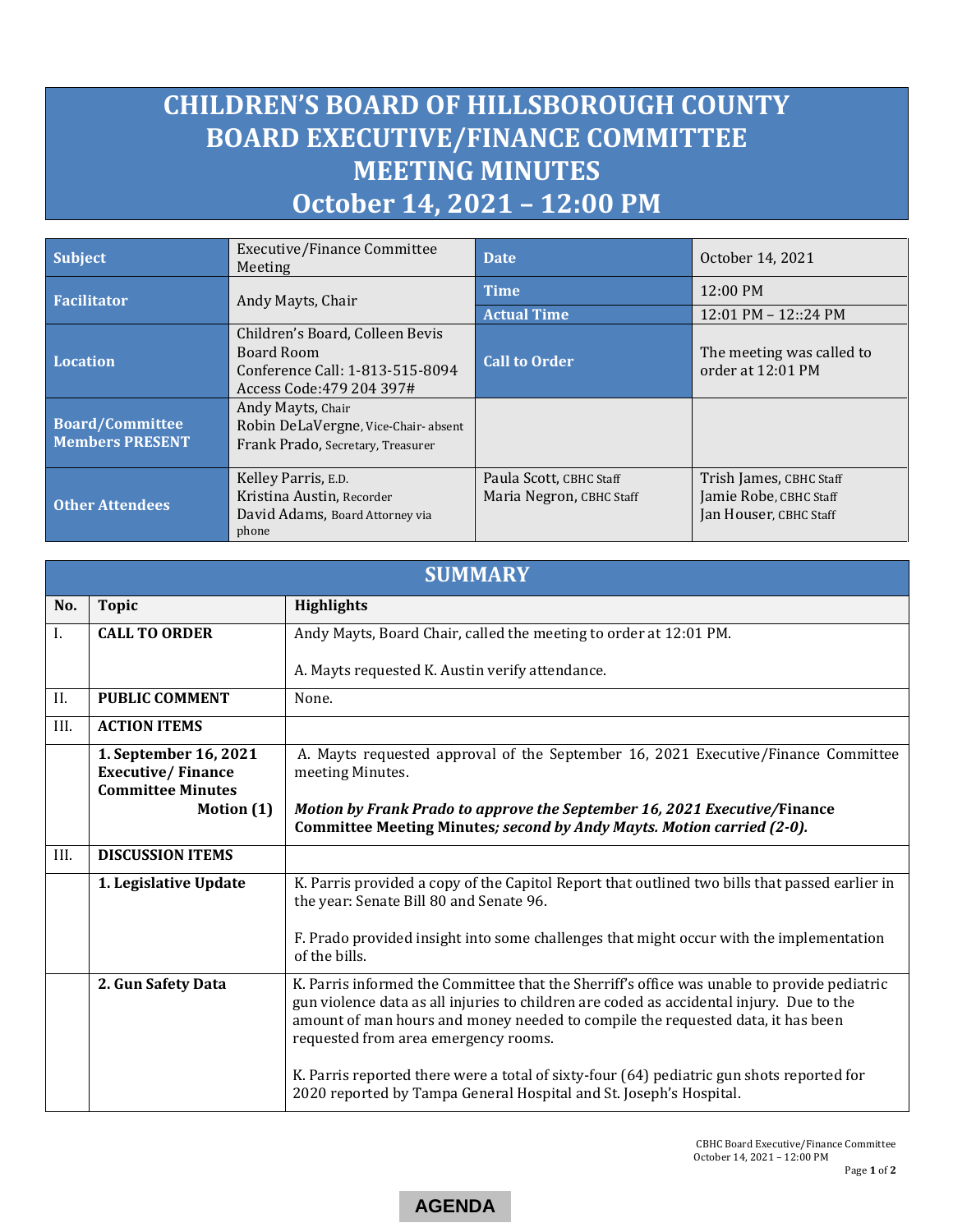| <b>SUMMARY</b>                                                                                                                                            |                                                         |                                                                                                                                                                           |  |
|-----------------------------------------------------------------------------------------------------------------------------------------------------------|---------------------------------------------------------|---------------------------------------------------------------------------------------------------------------------------------------------------------------------------|--|
| No.                                                                                                                                                       | <b>Topic</b>                                            | <b>Highlights</b>                                                                                                                                                         |  |
|                                                                                                                                                           |                                                         | The data for 2021 has not been gathered at this time but Tampa General Hospital reported<br>the number of pediatric gunshot victims have quadrupled over the last year.   |  |
|                                                                                                                                                           |                                                         | F. Prado requested the gun violence data be separated by accidental and intentional gun<br>shots.                                                                         |  |
|                                                                                                                                                           |                                                         | K. Parris advised the Committee of efforts to obtain gun violence data from Advent Health<br>and expressed the need for a gun safety campaign targeting younger children. |  |
|                                                                                                                                                           | 3. Program Updates                                      | M. Negron provided an update on the following:<br>Program Closures;<br><b>Outstanding Contracts.</b>                                                                      |  |
|                                                                                                                                                           |                                                         |                                                                                                                                                                           |  |
|                                                                                                                                                           | <b>ADJOURNMENT</b><br>The meeting adjourned at 12:24 PM |                                                                                                                                                                           |  |
| <b>APPROVALS</b>                                                                                                                                          |                                                         |                                                                                                                                                                           |  |
| 1.<br>Motion by Frank Prado to approve the September 16, 2021 Executive/Finance Committee Meeting Minutes;<br>second by Andy Mayts. Motion carried (2-0). |                                                         |                                                                                                                                                                           |  |

READ AND APPROVED BY:

\_\_\_\_\_\_\_\_\_\_\_\_\_\_\_\_\_\_\_\_\_\_\_\_\_\_\_\_\_\_\_\_\_\_\_\_\_\_\_\_\_\_\_\_\_\_\_\_\_\_\_\_\_\_\_\_\_\_\_\_\_\_\_\_\_\_\_\_ Robin DeLaVergne, CBHC Vice-Chair and Executive/Finance Committee Chair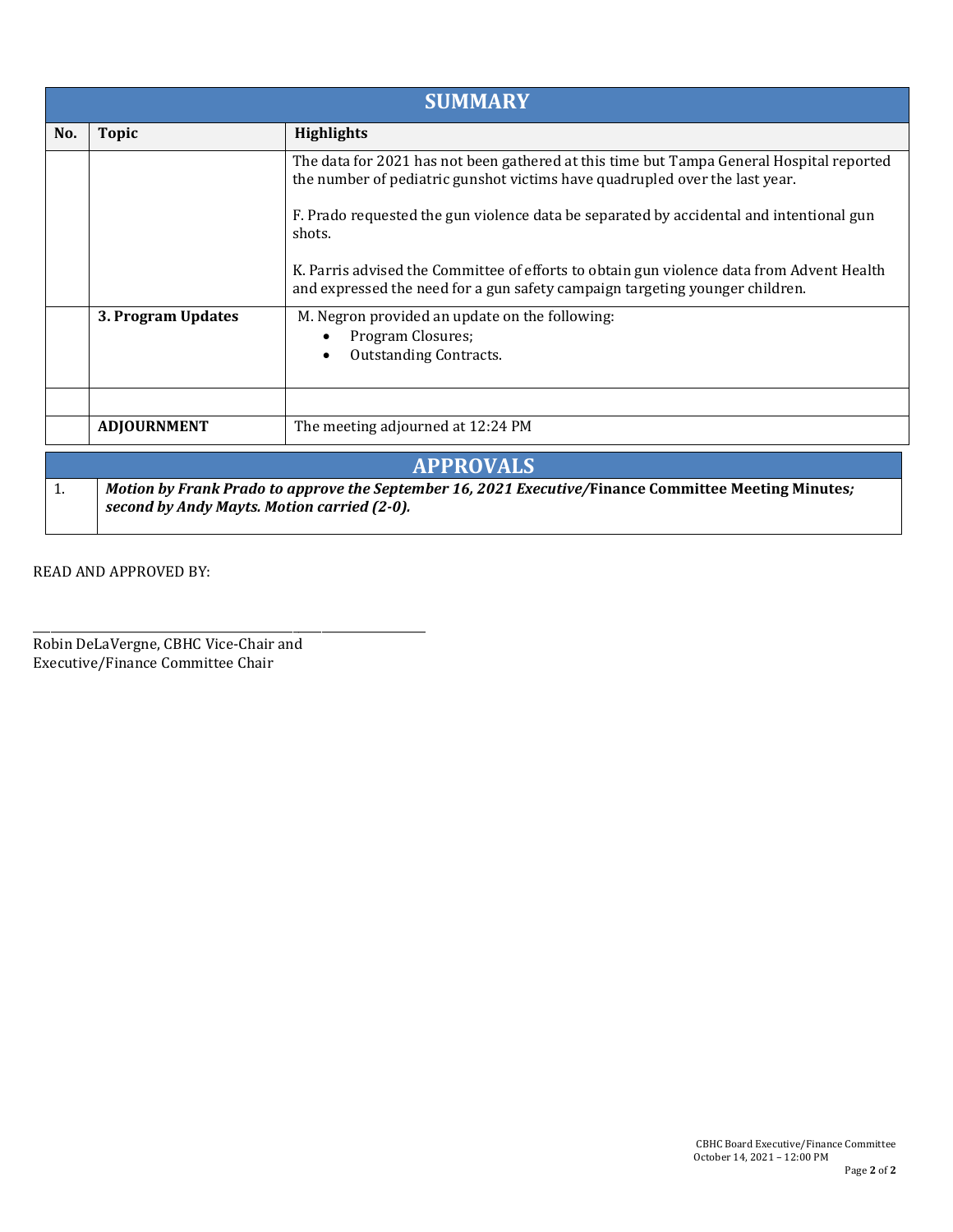<span id="page-3-0"></span>

# **ACTION ITEM NO. 2 Provider Audit Submission Extension**

- **Initiator:** Daniel Monasterio, Fiscal Compliance Manager
- **Action:** Provider Audit Submission Extension for Lutheran Services Florida, Inc.

**Date:** Executive/Finance Committee Meeting, Thursday, February 10, 2022

### **Recommended Action**

Decision to continue/discontinue payments to Lutheran Services Florida, Inc.

#### **Background**

• Board Policy 2.13.E states:

Failure to Submit Audits or Reviews. The approval of the Executive Committee of the Children's Board shall be required to continue payments under the Agreement to any provider who has not furnished the Children's Board with an acceptable audit or review report within 180 days after the close of the provider's fiscal year or before the end of the contract period in the case of newly funded agencies who lack prior audits or reviews as described in "Newly Funded Agencies Without Audits or Reviews" above.

- CBHC received a request for extension from Lutheran Services Florida on January 10, 2022 due to the agency's auditors experiencing delays in obtaining confirmations from several major funding sources.
- CBHC provided the extension request forms to Lutheran Services Florida asking for a formal request and approval in order to proceed with presenting the request to the CBHC Executive Committee.
- Lutheran Services Florida has requested an extension to March 31, 2022. It should be noted that the original audit due date was December 27, 2021 and this request for extension was received after the due date had passed.

### **Attachments**

A. Request for Extension of Audited Financial Statement Submission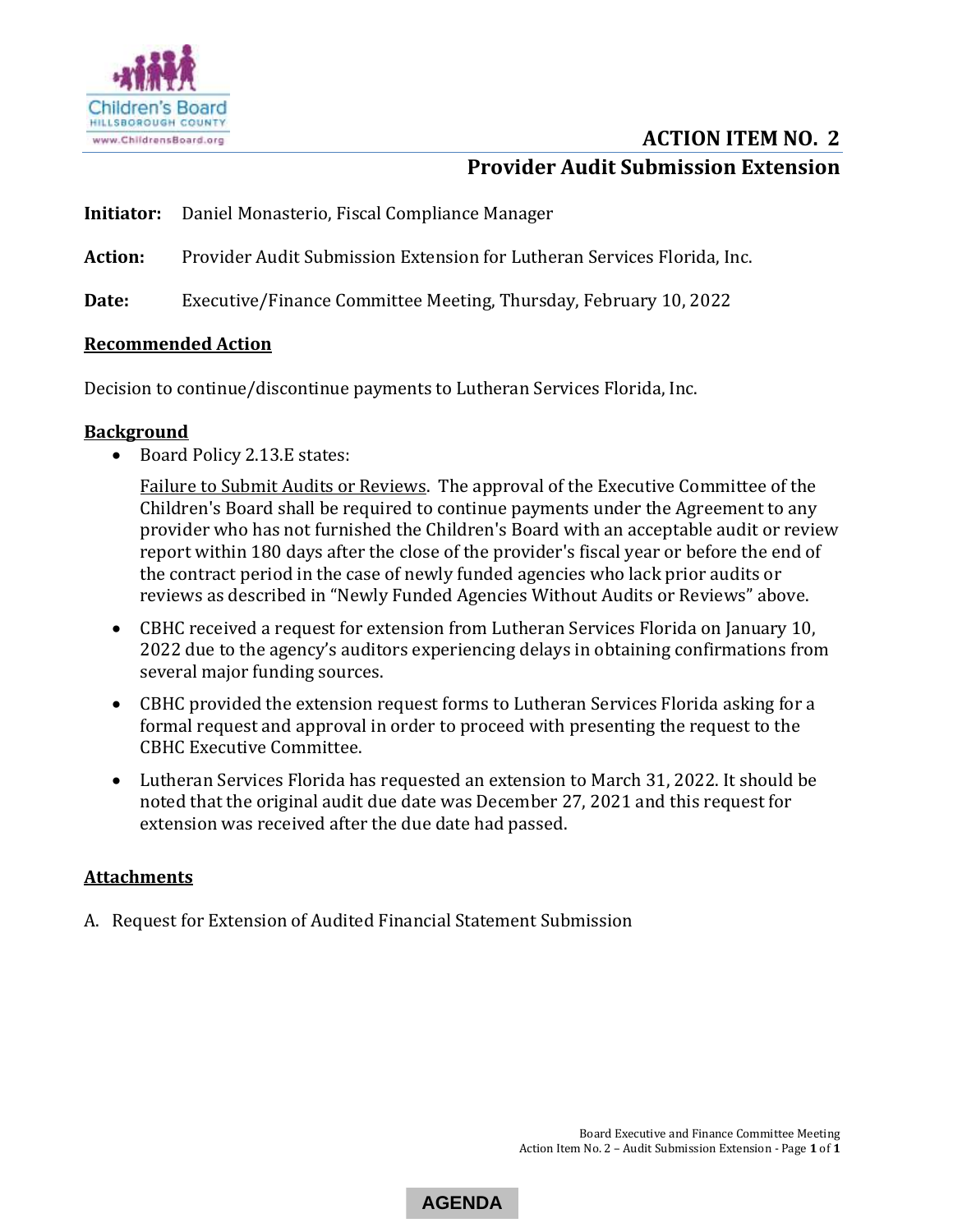# **Children's Board of Hillsborough County**

## **Request for Extension of Audited Financial Statement Submission**

## *Board Policy:*

### **2.13 Audit Requirements**

- A. The Agreement between the Children's Board and Funded Agencies. The Agreement between the Children's Board and funded agencies states that for any funded agency's fiscal year ending during the term of the Agreement and for any fiscal year during which revenues or expenditures are recognized by the provider for the program covered by the Agreement, the provider will submit to the Children's Board (within 180 days after the close of the provider's fiscal year) year-end audited financial statements and any related management letters, any related communications or reports on internal control, and any related reports on compliance with laws and regulations.
- B. A Review of the Provider Agency's Financial Statements. A review of the provider agency's financial statements is acceptable for provider agencies with a current fiscal year budget of less than \$300,000.
- C. Newly Funded Agencies without Audits or Reviews. For provider agencies who have not previously received Children's Board funding and who do not have audited or reviewed financial statements, the Children's Board staff may conduct a review of such provider agency's fiscal capacity during the first quarter of the contract period. The Children's Board staff will require that the provider agency put in place a written audit preparation process that includes at least the following items:
	- 1. Preparation of monthly financial statements
	- 2. General ledger (reconciled)
	- 3. Source documents (checks, reconciled bank statements)

The written audit preparation process shall be subject to review and written approval by the Children's Board staff.

- D. An Audit or Review. An audit or review (depending on the total agency budget amount for such newly funded agencies) must be completed by the end of the contract period.
- E. Failure to Submit Audits or Reviews. The approval of the Executive Committee of the Children's Board shall be required to continue payments under the Agreement to any provider who has not furnished the Children's Board with an acceptable audit or review report within 180 days after the close of the provider's fiscal year or before the end of the contract period in the case of newly funded agencies who lack prior audits or reviews as described in "Newly Funded Agencies Without Audits or Reviews" above.